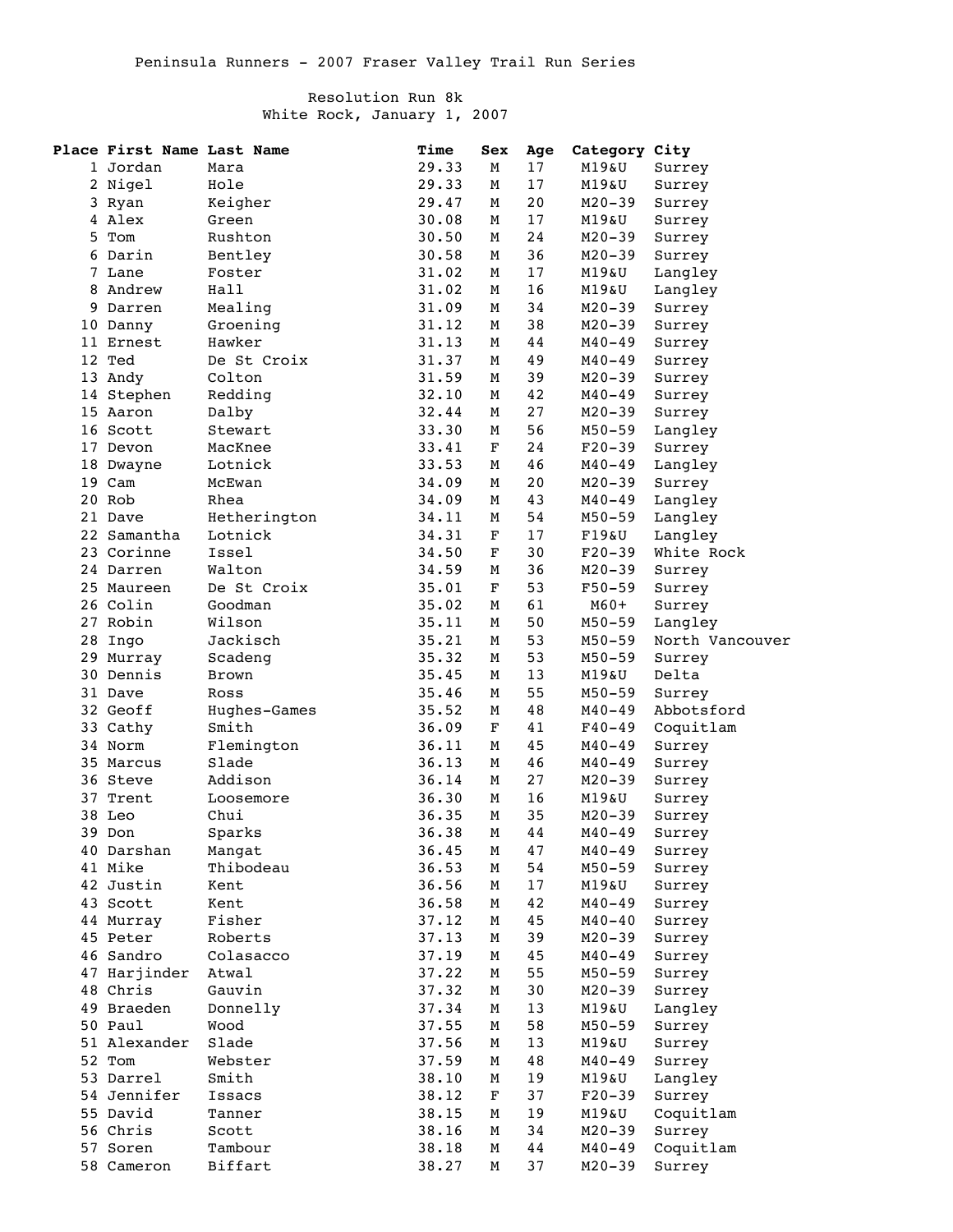|    | 59 Wes        | Stewart           | 38.28 | М           | 46 | $M40 - 49$ | Langley        |
|----|---------------|-------------------|-------|-------------|----|------------|----------------|
|    | 60 Gerald     | Letkeman          | 38.29 | М           | 46 | $M40 - 49$ | Surrey         |
|    | 61 Michelle   | Biffart           | 38.31 | F           | 36 | $F20-39$   | Surrey         |
|    | 62 Romeo      | Bernier           | 38.33 | М           | 65 | $M60+$     | Langley        |
|    |               |                   |       |             |    |            |                |
|    | 63 Brian      | Sullivan          | 38.39 | М           | 60 | $M60+$     | Langley        |
|    | 64 Mark       | Hyder             | 38.40 | М           | 54 | $M50 - 59$ | Burnaby        |
|    | 65 Dan        | Heath             | 38.42 | М           | 33 | $M20 - 39$ | Chilliwack     |
|    | 66 Michael    | Honing            | 38.53 | М           | 44 | $M40 - 49$ | Surrey         |
|    | 67 Simon      | Tanner            | 39.00 | М           | 53 | $M50 - 59$ | Coquitlam      |
|    | 68 Amanda     | Hall              | 39.00 | $\mathbf F$ | 18 | $F19\&U$   | Langley        |
| 69 | Tom           | Barichello        | 39.59 | М           | 50 | $M50 - 59$ | Aldergrove     |
|    | 70 Ed         | Searly            | 40.11 | М           | 52 | $M50 - 59$ | Surrey         |
|    | 71 Ian        | Herron            | 40.28 | м           | 60 | $M60+$     | Surrey         |
|    | 72 Ian        | Tate              | 40.34 | М           | 44 | $M40 - 49$ | Langley        |
|    | 73 Jimmy      | Hinze             | 40.38 | М           | 53 | M50-59     | Surrey         |
|    | 74 Cathie     | Bachand           | 40.39 | F           | 45 | $F40 - 49$ |                |
|    | 75 Ronnie     |                   |       |             |    |            | Surrey         |
|    |               | Van Dyk           | 40.44 | м           | 46 | $M40 - 49$ | Melbourne      |
|    | 76 Karen      | Fry               | 40.48 | $\mathbf F$ | 39 | $F20-39$   | Langley        |
|    | 77 Jim        | Lewis             | 40.50 | М           | 50 | M50-59     | Surrey         |
|    | 78 Greg       | Worsley           | 41.01 | М           | 35 | $M20 - 39$ | Surrey         |
| 79 | Susan         | Northey           | 41.14 | F           | 42 | $F40 - 49$ | Sardis         |
|    | 80 Dave       | Reid              | 41.34 | М           | ،? | ?          | Surrey         |
|    | 81 Elliot     | Rushton           | 41.41 | М           | 26 | $M20 - 39$ | Langley        |
|    | 82 Al         | George            | 41.53 | М           | 68 | $M60+$     | Abbotsford     |
|    | 83 Jim        | Eso               | 42.09 | М           | 47 | M40-49     | Surrey         |
|    | 84 Ernie      | Fuller            | 42.24 | М           | 56 | M50-59     | White Rock     |
|    | 85 Bob        | Foerster          | 42.30 | М           | 18 | M19&U      | Aldergrove     |
|    | 86 Jack       |                   | 42.31 | М           | 49 | $M40 - 49$ | Surrey         |
|    |               | Styan             |       |             |    |            |                |
| 87 | Wayne         | Gannon            | 42.49 | м           | 66 | $M60+$     | Abbotsford     |
|    | 88 Margaret   | Kerr              | 43.14 | F           | 54 | F50-59     | North Delta    |
|    | 89 Joanna     | Tate              | 43.20 | F           | 14 | F19&U      | Langley        |
|    | 90 Kevin      | McBride           | 43.27 | М           | 38 | $M20 - 39$ | Langley        |
|    | 91 Rose       | Pals              | 43.36 | F           | 57 | $F50 - 59$ | Surrey         |
|    | 92 Dave       | Bachand           | 43.36 | М           | 46 | $M40 - 49$ | Surrey         |
|    | 93 Ray        | Pommell           | 43.40 | М           | 57 | $M50 - 59$ | Burnaby        |
|    | 94 Andrew     | Brink             | 44.04 | М           | 47 | $M40 - 49$ | Surrey         |
|    | 95 Marlee     | St. Pierre        | 44.09 | F           | 33 | $F20-39$   | Langley        |
|    | 96 Ann        | Tanner            | 44.18 | F           | 50 | $F50 - 59$ | Coquitlam      |
|    | 97 Gordon     | Osborn            | 44.22 | М           | 47 | $M40 - 49$ | Langley        |
|    | 98 David      | Knoll             | 44.23 | М           | 57 | $M50 - 59$ |                |
|    |               |                   |       |             |    |            | Surrey         |
|    | 99 Martin     | Harley            | 44.33 | М           | 33 | $M20 - 39$ | Surrey         |
|    | 100 Brenda    | Howard            | 44.44 | F           | 44 | $F40 - 49$ | Surrey         |
|    | 101 Mile      | Jovanovic         | 44.44 | м           | 53 | $M50 - 59$ | Surrey         |
|    | $102$ Jim     | Millington        | 44.44 | М           | 55 | $M50 - 59$ | Surrey         |
|    | 103 Rick      | Horita            | 44.54 | М           | 56 | $M50 - 59$ | Surrey         |
|    | 104 Randy     | Munro             | 44.58 | М           | 49 | $M40 - 49$ | Surrey         |
|    | 105 Linda     | Colasacco         | 45.23 | F           | 39 | $F20-39$   | Surrey         |
|    | 106 Wanda     | Reynoso-Thibodeau | 45.47 | $\mathbf F$ | 53 | $F50 - 59$ | Surrey         |
|    | 107 Dan       | Murphy            | 45.50 | М           | 66 | $M60+$     | White Rock     |
|    | 108 Robert    | Wilson            | 46.26 | М           | 46 | $M40 - 49$ | Burnaby        |
|    | 109 Kathy     | Bowen             | 46.28 | F           | 55 | $F50 - 59$ | Surrey         |
|    | 110 Dominic   | Tunzi             | 46.32 | М           | 46 | $M40 - 49$ | Langley        |
|    | 111 Diane     |                   |       |             |    |            |                |
|    |               | Dent              | 46.35 | F           | 49 | $F40 - 49$ | Surrey         |
|    | 112 Tom       | Dent              | 46.35 | М           | 42 | $M40 - 49$ | Surrey         |
|    | 113 Rick      | Williams          | 46.38 | М           | 57 | $M50 - 59$ | Langley        |
|    | 114 David     | Chapman           | 47.02 | М           | 42 | $M40 - 49$ | Surrey         |
|    | 115 Will      | Gerber            | 47.03 | м           | 70 | $M60+$     | Aldergrove     |
|    | 116 Paul      | Adams             | 47.10 | М           | 59 | $M50 - 59$ | Port Coquitlam |
|    | 117 Ingrit    | Gould             | 47.28 | F           | 53 | $F50 - 59$ | Langley        |
|    | 118 Rob       | Daniel            | 47.47 | М           | 67 | $M60+$     | Buraby         |
|    | $119$ Jim     | Fairall           | 48.00 | М           | 61 | $M60+$     | Abbotsford     |
|    | 120 Patrick   | Donnelly          | 48.08 | М           | 51 | M50-59     | Langley        |
|    | 121 Ann       | Hayward           | 48.10 | F           | 50 | F50-59     | White Rock     |
|    | 122 Sebastian | Munor             | 48.14 | М           | 46 | $M40 - 49$ | Surrey         |
|    |               |                   |       | F           | 57 |            |                |
|    | 123 Terri     | Costello          | 48.19 |             |    | $F50 - 59$ | Surrey         |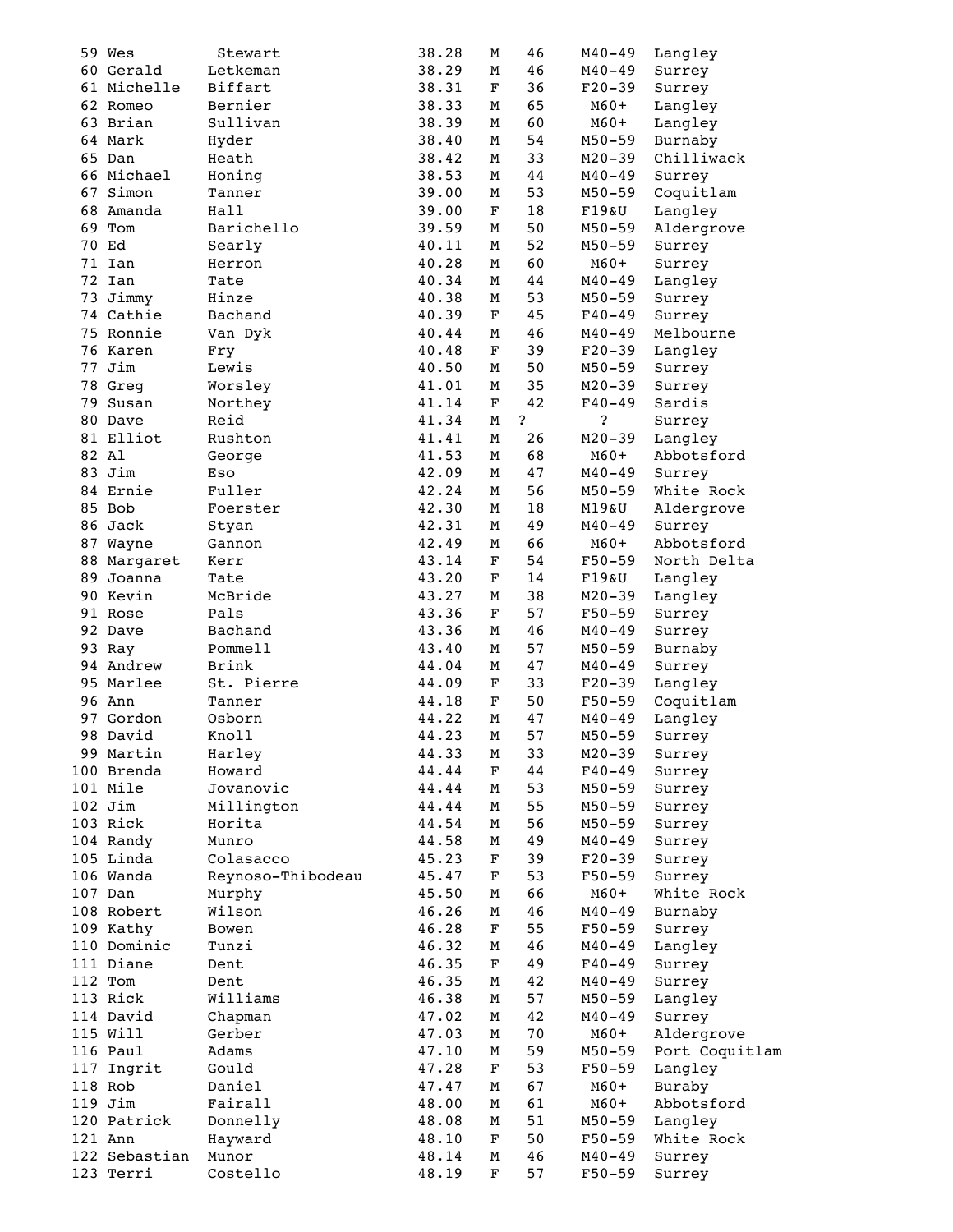|  | 124 Steve    | Frost           | 48.28 | М           | 45     | $M40 - 49$ | Kelowna        |
|--|--------------|-----------------|-------|-------------|--------|------------|----------------|
|  | 125 Violey   | Frost           | 48.28 | F           | 43     | $F40 - 49$ | Kelowna        |
|  | 126 Karl     | Schoonen        | 48.33 | М           | 65     | $M60+$     | Langley        |
|  | 127 Hanif    | Mohamed         | 48.45 | м           | 48     | $M40 - 49$ | White Rock     |
|  | 128 Jasbir   | Atwal           | 48.45 | F           | 51     | F50-59     | Delta          |
|  | 129 Jason    | McKie           | 48.52 | М           | 34     | $M20 - 39$ | Surrey         |
|  | 130 Helena   | Munro           | 49.09 | F           | 47     | $F40 - 49$ | Langley        |
|  | 131 Michael  | Vipond          | 49.09 | М           | 50     | M50-59     | Surrey         |
|  | 132 Wendy    | Jensen          | 49.35 | F           | 46     | $F40 - 49$ | Surrey         |
|  | 133 Pat      | Charron         | 49.40 | м           | 35     | $M20 - 39$ | Surrey         |
|  | 134 Ross     | Davidson        | 49.41 | М           | 57     | M50-59     | Surrey         |
|  | 135 Alda     | Nicmans         | 49.51 | F           | 49     | $F40 - 49$ |                |
|  | 136 Sharon   |                 |       |             |        |            | Langley        |
|  |              | Williams        | 50.01 | F           | 49     | $F40 - 49$ | Surrey         |
|  | 137 Laurel   | Van Zanten      | 50.02 | F           | 52     | $F50 - 59$ | Surrey         |
|  | 138 Sharon   | Vipond          | 50.04 | $\mathbf F$ | 50     | $F50 - 59$ | Surrey         |
|  | 139 Carol    | Heatley         | 50.05 | F           | 51     | $F50 - 59$ | Surrey         |
|  | 140 Linda    | Holmes          | 50.05 | $\mathbf F$ | 37     | $F30-39$   | Surrey         |
|  | 141 Brenda   | Lightfoot       | 50.08 | $\mathbf F$ | 53     | $F50 - 59$ | Surrey         |
|  | 142 Leah     | Strange         | 50.08 | $\mathbf F$ | 38     | $F20 - 39$ | Surrey         |
|  | 143 Renata   | Nicmans         | 50.09 | F           | $17\,$ | F19&U      | Langley        |
|  | 144 Gary     | Reeder          | 50.09 | М           | 51     | M50-59     | Surrey         |
|  | 145 Ellen    | Hall            | 50.25 | F           | 48     | $F40 - 49$ | Langley        |
|  | 146 Sandy    | Zalit           | 50.36 | F           | 45     | $F40 - 49$ | Surrey         |
|  | 147 Barb     | Wolfe           | 50.36 | $\mathbf F$ | 51     | F50-59     | Langley        |
|  | 148 Connie   | Elder           | 50.54 | М           | 47     | $M40 - 49$ | Burnaby        |
|  | 149 Penny    | Youngash        | 51.02 | F           | 53     | F50-59     | Surrey         |
|  | 150 Linda    | Strobl          | 51.07 | F           | 57     | $F50 - 59$ | Delta          |
|  | 151 Henny    | Brunke          | 51.26 | F           | 49     | $F40 - 49$ | Langley        |
|  | 152 Robyn    | Stroup          | 51.27 | F           | 39     | $F20 - 39$ | Surrey         |
|  | 153 Betty    | Anderson        | 51.42 | F           | 42     | $F40 - 49$ | White Rock     |
|  | 154 Patricia | Vaz             | 51.42 | $\mathbf F$ | 56     | $F50 - 59$ | Surrey         |
|  | 155 Lynn     | Pratsides       | 51.42 | $\mathbf F$ | 60     | $F60+$     | White Rock     |
|  | 156 Oxana    | Small           | 51.54 | $\mathbf F$ | 27     | $F20-39$   | White Rock     |
|  | 157 Mark     | Webley          | 51.57 | М           | 50     | M50-59     | Sydney         |
|  | 158 Frances  | O'Grady         | 52.10 | F           | 58     | $F50 - 59$ |                |
|  | 159 Vickie   | Darts           |       | F           |        |            | Aldergrove     |
|  |              | Stefaniuk       | 52.10 |             | 61     | $F60+$     | Surrey         |
|  | 160 Butch    |                 | 52.12 | м           | 48     | $M40 - 49$ | Surrey         |
|  | 161 Aurora   | Scott           | 52.15 | F           | 36     | $F20-39$   | Surrey         |
|  | 162 Marlie   | Murphy          | 52.15 | $\mathbf F$ | 39     | $F20-39$   | Surrey         |
|  | 163 Mike     | Ridley          | 52.20 | M           | 44     | $M40 - 49$ | Surrey         |
|  | 164 Suzy     | Leith           | 52.39 | F           | 43     | $F40 - 49$ | Delta          |
|  | 165 Brian    | Hoskin          | 52.39 | М           | 49     | $M40 - 49$ | Delta          |
|  | 166 Pat      | Cleave          | 52.50 | F           | 50     | $F50 - 59$ | White Rock     |
|  | 167 Ron      | Chisholm        | 53.04 | М           | 60     | $M60+$     | Surrey         |
|  | 168 Charles  | Chaytor         | 53.05 | м           | 61     | $M60+$     | Surrey         |
|  | 169 Ray      | Russo           | 53.17 | М           | 75     | $M60+$     | Abbotsford     |
|  | 170 Alan     | White           | 53.18 | М           | 60     | $M60+$     | Surrey         |
|  | 171 Frances  | Steinfeld       | 53.20 | F           | 68     | $F60+$     | Aldergrove     |
|  | 172 Jennifer | Hiebert         | 53.30 | F           | 48     | $F40 - 49$ | Coquitlam      |
|  | 173 Becca    | Hopp            | 53.37 | $\mathbf F$ | 24     | $M20 - 39$ | Langley        |
|  | 174 Diana    | Lo              | 53.38 | F           | 61     | $F60+$     | Surrey         |
|  | 175 Debbie   | Mochinski       | 53.39 | F           | 49     | $F40 - 49$ | Surrey         |
|  | 176 Ann      | Reiland         | 53.44 | F           | 53     | $F50 - 59$ | Surrey         |
|  | 177 Jayne    | Fleming         | 53.50 | F           | 61     | $F60+$     | Harrison       |
|  | 178 Ben      | Dobranowsla     | 53.58 | М           | 54     | M50-59     | Surrey         |
|  | 179 Trish    | Griffth-Stewart | 54.07 | F           | 46     | $F40 - 49$ | Langley        |
|  | 180 David    |                 | 54.37 | М           | 68     | $M60+$     |                |
|  |              | O'Leary         |       |             |        |            | Surrey         |
|  | 181 Sian     | O'Leary         | 54.37 | $\mathbf F$ | 42     | $F40 - 49$ | Surrey         |
|  | 182 Tom      | Foerster        | 54.53 | М           | 52     | M50-59     | Aldergrove     |
|  | 183 Laura    | Gannon          | 54.56 | F           | 56     | F50-59     | Abbotsford     |
|  | 184 Danny    | Burggraeve      | 55.20 | м           | 54     | $M50 - 59$ | Port Coquitlam |
|  | 185 Annette  | Lefebvre        | 55.20 | F           | 55     | F50-59     | Port Coquitlam |
|  | 186 Graham   | Wright          | 55.49 | М           | 26     | $M20 - 39$ | Surrey         |
|  | 187 Delaine  | Gardiner        | 55.50 | F           | 24     | $F20 - 39$ | Surrey         |
|  | 188 Susan    | Loken           | 57.02 | $\mathbf F$ | 37     | $F20-39$   | Surrey         |
|  |              |                 |       |             |        |            |                |